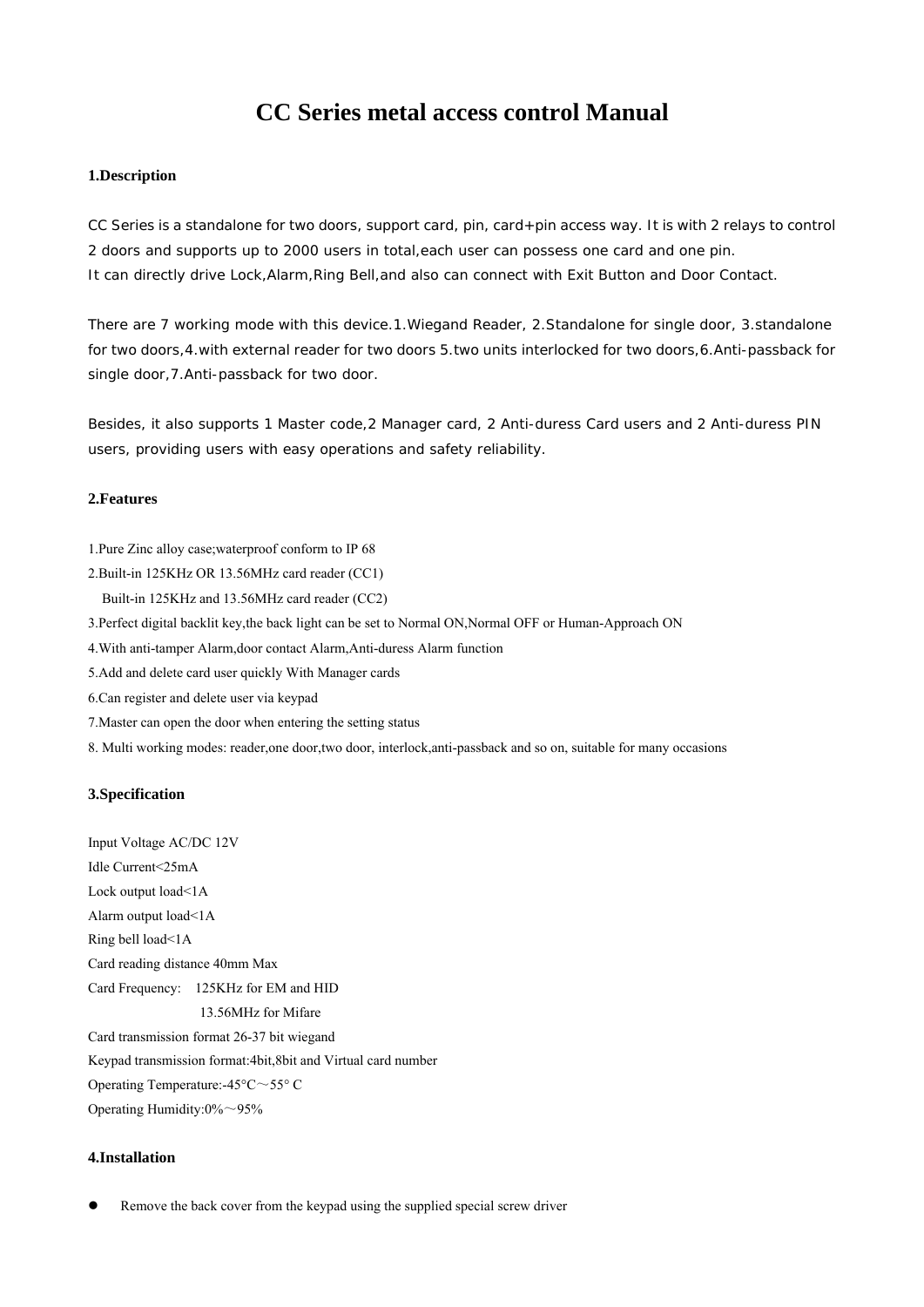- Drill 2 holes on the wall for the Self tapping screws and I hole for the cable
- Put the supplied rubber bungs to into the two holes
- Fix the back cover firmly on the wall with 2 Self tapping screws
- Thread the cable through the cable hole Attach the keypad to the back cover.





# **5.Wiring**

|                |                   | ZONE1  |                    |                |        | ZONE <sub>2</sub>           |
|----------------|-------------------|--------|--------------------|----------------|--------|-----------------------------|
| No.            | Marks             | Color  | Description        | Marks          | Color  | Description                 |
| $\mathbf{1}$   | BELL A            | pink   | Doorbell button    | D <sub>0</sub> | green  | Wiegand output D0           |
| 2              | BELL B            | pink   | Doorbell button    | D1             | white  | Wiegand output D1           |
| 3              | ALARM+            | red    | Alarm anode        | AC1            | red    | $AC1 (+12V)$                |
| $\overline{4}$ | AC2               | black  | AC input           | <b>GND</b>     | black  | <b>GND</b>                  |
| 5              | OPEN <sub>2</sub> | vellow | Exit button        | OPEN1(LED)     | yellow | Exit button (for green LED) |
| 6              | D IN2             | brown  | Door contact       | $D$ IN1(BZ)    | brown  | Door contact(for buzzer)    |
| 7              | ALARM2-           | gray   | Alarm <sub>2</sub> | ALARM1-        | gray   | Alarm 1                     |
| 8              | NO2               | Blue   | Relay 2 NO end     | NO1            | Blue   | Relay 1 NO end              |
| 9              | COM <sub>2</sub>  | purple | Relay2Com          | COM1           | Purple | Relay1 Com                  |
| 10             | NC <sub>2</sub>   | orange | Relay2 NC end      | NC1            | Orange | Relay1 NC end               |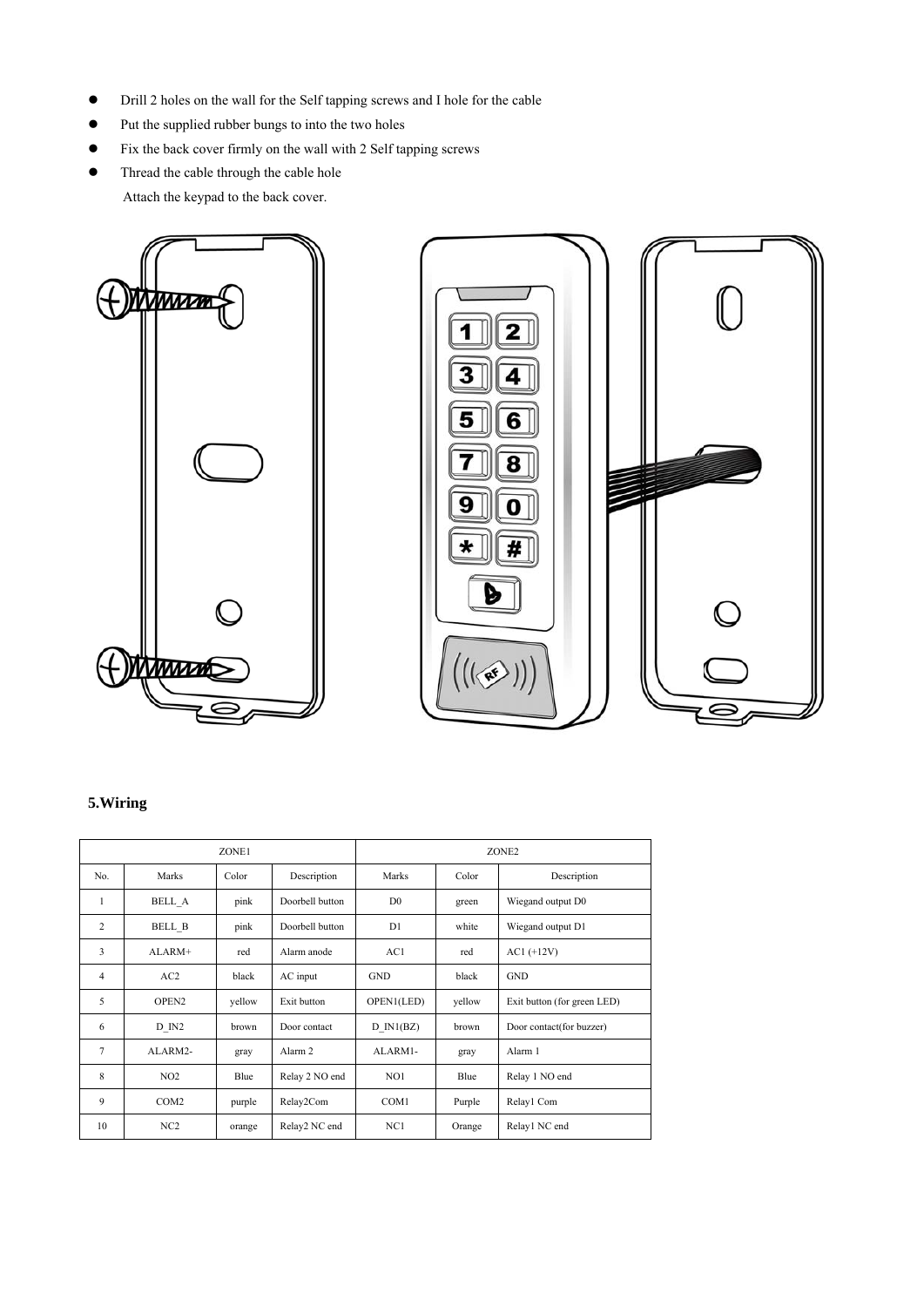# **6.Sound and Light Indication**

| Operation                   | <b>LED</b> Color | <b>Buzzer</b> |
|-----------------------------|------------------|---------------|
| Standby                     | Red flash        |               |
| Press key                   |                  | Di            |
| Read card                   | Green            | Di-           |
| Door 1 Open                 | Green            | Di-           |
| Door 2 Open                 | Flash<br>Green   | Di-           |
| <b>Operation Successful</b> | Green            | Di-           |
| <b>Operation Failed</b>     |                  | DiDiDi        |
| PIN Inputting               | Red              |               |
| Card&PIN Reading            | Red              |               |
| Multi Card Reading          | Red              |               |
| Under Menu                  | Red              |               |
| <b>Under Setting</b>        | Orange           |               |
| Manager Card Enter          | Orange           | DiDi          |
| Manager Card Exit           | Red Flash        | Di-           |
| Alarm                       | Red Quick Flash  | Alarm         |

# **7 Quick Programming Guide**

# **7.1 Administrator Setting**

| Stand<br>by | Maste<br>r Code | Menu            | Setting                                   | Remarks         | <b>Functions</b>           |
|-------------|-----------------|-----------------|-------------------------------------------|-----------------|----------------------------|
| Red         | Red             | Red             | Orange                                    |                 |                            |
| Flash       |                 |                 |                                           |                 |                            |
| $\ast$      | Maste           | 00 <sup>1</sup> | New master code# Repeat new master code # | Factory         | Change the master code     |
|             | $\mathbf{r}$    |                 | (Note:Code length:6-8 digits)             | default:999999  |                            |
|             | code#           | 01              | Read Manager Add Card                     | Default: Zone 1 | Set Manager Add Card       |
|             |                 | 02              | Read Manager Delete Card                  |                 | Set Manager Delete Card    |
|             |                 | 03              | Read Anti-duress card (Zone 1)            |                 | Set Zone1 Anti-duress card |
|             |                 | 04              | Read Anti-duress card (Zone 2)            |                 | Set Zone2 Anti-duress Card |
|             |                 | 05              | Anti-duress PIN# (Zone 1)                 |                 | Set Zone1 Anti-duress PIN  |
|             |                 | 06              | Anti-duress $\text{PIN#}$ (Zone 2)        |                 | Set Zone2 Anti-duress PIN  |
|             |                 | 07              | 0000#                                     |                 | Delete All Users           |
|             |                 | 51              |                                           |                 | Master open Lock 1         |
|             |                 | 52              |                                           |                 | Master open Lock 2         |

# **7.2 User setting for Zone 1**

| Standb<br>V | Master<br>Code | Menu | Setting                       | Remarks                              | <b>Functions</b>            |
|-------------|----------------|------|-------------------------------|--------------------------------------|-----------------------------|
| Red         | Red            | Red  | Orange                        |                                      |                             |
| Flash       |                |      |                               |                                      |                             |
| $*$         | Master         | 11   | Read card                     | added<br>be<br><b>Users</b><br>can   | To add card users           |
|             | code           |      | User ID number# read card     | continuously without exiting         |                             |
|             | #              |      | Card number#                  | programming mode                     |                             |
|             |                |      | ID number#card number#        |                                      |                             |
|             |                |      | User ID number# $\text{PIN#}$ |                                      | To add PIN users            |
|             |                | 12   | Read card                     | deleted<br>be<br><b>Users</b><br>can | To delete users             |
|             |                |      | User ID number#               | continuously without exiting         |                             |
|             |                |      | Card number#                  | programming mode                     |                             |
|             |                | 13   | 0#                            | Default 2                            | Entry by Card               |
|             |                |      | 1#                            |                                      | Entry by card+PIN           |
|             |                |      | 2#                            |                                      | Entry by either Card or PIN |
|             |                | 14   | $0-99#$                       | Default 5                            | Set door relay time         |
|             |                | 15   | 0#                            | Default 0                            | Relay Setting-Pulse mode    |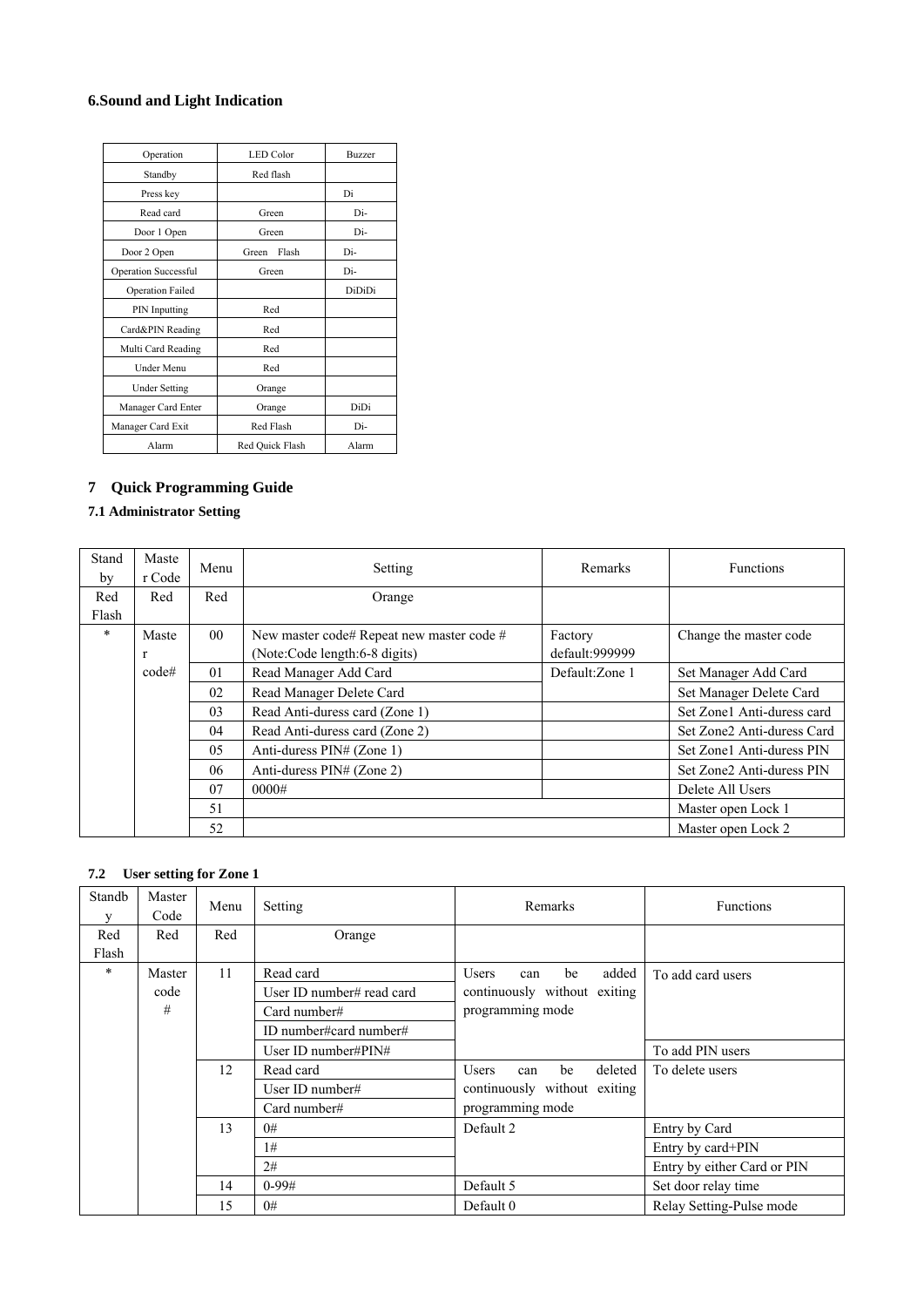|  |                          | 1#                      |    |              |           | Relay Setting-Toggle mode       |
|--|--------------------------|-------------------------|----|--------------|-----------|---------------------------------|
|  | 16                       | $-10#$                  |    |              | Default 1 | To set open door by multi cards |
|  | $\overline{\phantom{a}}$ | Jser                    | ID | number#.card |           | To add a series cards users     |
|  |                          | number#, card quantity# |    |              |           |                                 |

# **User setting for Zone 2**

| Standb<br>V  | Master<br>Code | Menu | Setting                                               | Remarks                              | Functions                       |
|--------------|----------------|------|-------------------------------------------------------|--------------------------------------|---------------------------------|
| Red<br>Flash | Red            | red  | orange                                                |                                      |                                 |
| $\ast$       | Master         | 21   | Read card                                             | be<br>added<br><b>Users</b><br>can   | To add card users               |
|              | code           |      | User ID number# read card                             | continuously without exiting         |                                 |
|              | #              |      | Card number#                                          | programming mode                     |                                 |
|              |                |      | ID number#card number#                                |                                      |                                 |
|              |                |      | User ID number# PIN#                                  |                                      | To add PIN users                |
|              |                | 22   | Read card                                             | <b>Users</b><br>be<br>deleted<br>can | To delete users                 |
|              |                |      | User ID number#                                       | continuously without exiting         |                                 |
|              |                |      |                                                       | programming mode                     |                                 |
|              |                |      | Card number#                                          |                                      |                                 |
|              |                | 23   | 0#                                                    | Default 2                            | Entry by Card                   |
|              |                |      | 1#                                                    |                                      | Entry by card+PIN               |
|              |                |      | 2#                                                    |                                      | Entry by either Card or PIN     |
|              |                | 24   | $0-99#$                                               | Default 5                            | Set door relay time             |
|              |                | 25   | 0#                                                    | Default 0                            | Relay Setting-Pulse mode        |
|              |                |      | 1#                                                    |                                      | Relay Setting-Toggle mode       |
|              |                | 26   | $1 - 10#$                                             | Default 1                            | To set open door by multi cards |
|              |                | 27   | number#,card<br>ID<br>User<br>number#, card quantity# |                                      | To add a series cards users     |

# **7.3 System Setting**

| Standby      | Master<br>Code | Menu | Setting      | Remarks               | <b>Functions</b>                    |
|--------------|----------------|------|--------------|-----------------------|-------------------------------------|
| Red<br>Flash | Red            | red  | orange       |                       |                                     |
| $\ast$       | Master         | 30   | $0 - 15#$    | Default 0             | To set facility code                |
|              | code           | 31   | 0#           | When device reset     | Wiegand reader                      |
|              | #              |      | 1#           | factory<br>to         | Standalone for single door (Factory |
|              |                |      |              | default , the setting | default setting)                    |
|              |                |      | 2#           | is still valid        | Standalone for two doors            |
|              |                |      | 3#           |                       | With external reader for two doors  |
|              |                |      | 4#           |                       | Two units interlocked for two doors |
|              |                |      | 5#           |                       | Anti-passback for single door       |
|              |                |      | 6#           |                       | Anti-passback for two door          |
|              |                | 32   | $26 - 37 \#$ | Default 26            | To set Wiegand format               |
|              |                | 33   | $0 - 2#$     | When device reset     | To set keypad transmission format   |
|              |                |      |              | factory<br>to         |                                     |
|              |                |      |              | default the setting   |                                     |
|              |                |      |              | is still valid        |                                     |
|              |                | 34   | $1 - 3#$     | Default 1             | To set alarm time                   |
|              |                | 35   | 0#           | Default 0             | Safe mode 0                         |
|              |                |      | 1#           |                       | Safe mode 1                         |
|              |                |      | 2#           |                       | Safe mode 2                         |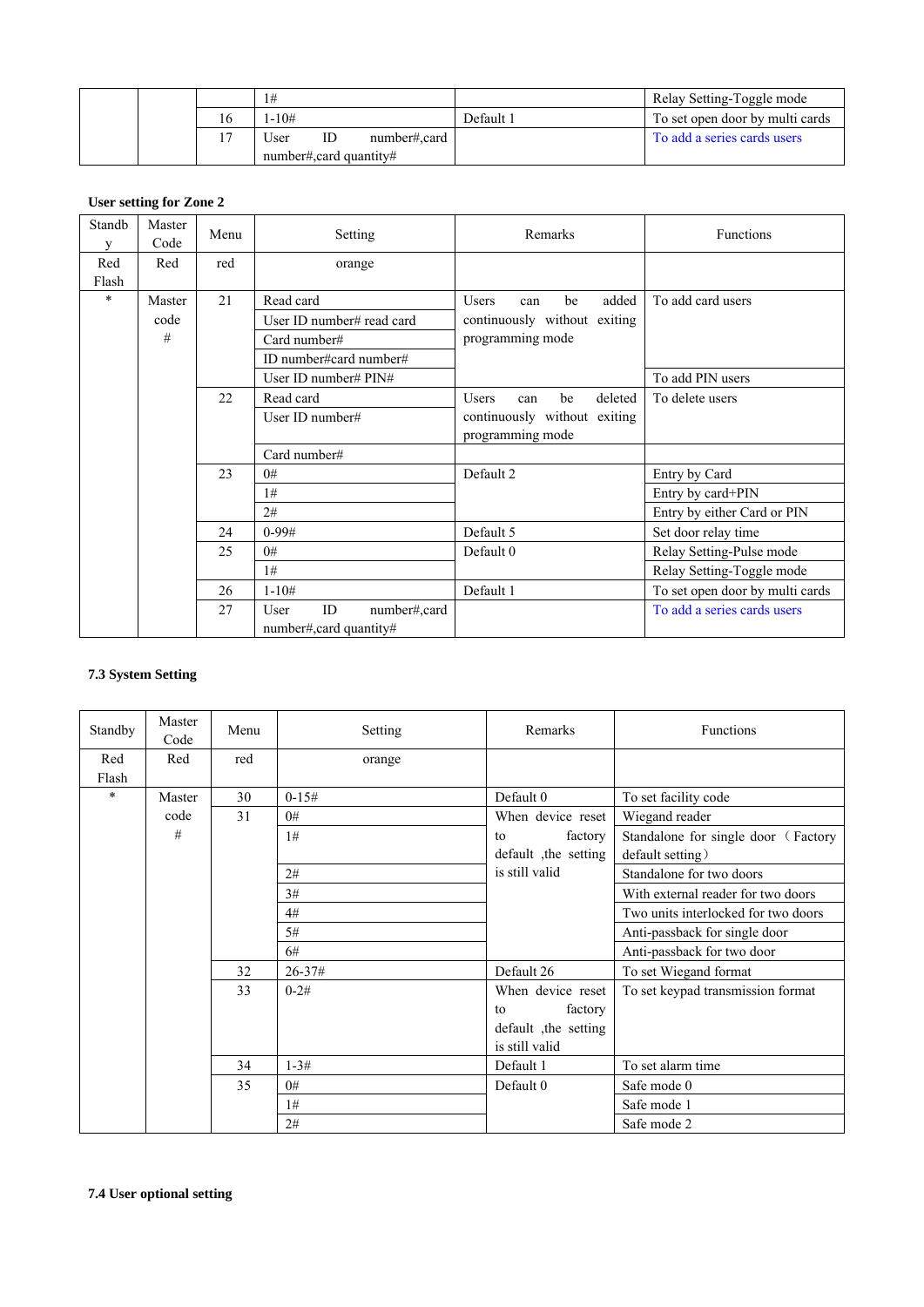| Standby   | Maste<br>Code | Menu | Setting | Remarks   | <b>Functions</b>                                  |
|-----------|---------------|------|---------|-----------|---------------------------------------------------|
| Red Flash | Red           | red  | orange  |           |                                                   |
| $\ast$    | Maste         | 41   | 0#      |           | Buzzer will be be in silence except enter the     |
|           | r code        |      |         |           | programming mode                                  |
|           | #             |      | 1#      | Default 1 | Buzzer will sound when press the key              |
|           |               | 42   | 0#      |           | Disable keypad backlight                          |
|           |               |      | 1#      |           | Enable keypad backlight                           |
|           |               |      | 2#      | Default 2 | Automatic mode, Normally it is off(sleeping mode) |
|           |               |      |         |           | but wake up with human approach                   |
|           |               | 43   | 0#      |           | LED Light Disable when stand-by status            |
|           |               |      | 1#      | Default 1 | LED flash when stand-by status                    |

Instruction:

1.Master code must be 6-8 digits, Anti-duress PIN must be 8 digits,user PIN is 4-6 digits,The 1st digit of user PIN and Anti-duress PIN in Zone1 must be 1; The 1<sup>st</sup> digit of user PIN and Anti-duress PIN in Zone 2 must be 2.

2.the user ID number is any number among 1-2000,Invalid 0 can be omitted; card number must be 8 or 10 digits,if the card number is less than 8 or 10 digits, input 0 before the card number.

3.Door open time is 0-99 second,0=50mS

4.when register one card user into the device, the device will automatically generate a PIN 1234 , this PIN cant open the door door.

5.when an invalid master pin is pressed the device will go back to the standby status after 5 seconds, when a valid PIN is entered it will go back to standby status after 30 seconds.

6. In operating the keypad, pressing  $\#$  means to confirm the input digits . In operation of a cycle adding or deleting cards, pressing  $\#$ means to end the cycle operation and back the up operation; pressing \* means to exit the operation.

7. When add a series cards, this unit will make the ID number and card number initial value; after adding one user, then it will increase the ID number and card number automatically ,Until the specified number of card is added.the card number must be consecutive card quantity is between 1-2000.

8. Working mode and keypad transmission format have been set before shipping, customer can change according to requirement, but when device reset to factory default, the setting is still valid.

9.when users of Zone 1 is registered successfully, LED will turn green; when users of Zone 2 is registered successfully, LED will be green flash.

## **8. Administrator setting**

**Administrator setting on keypad**

Press **\*** Master code # factory default:999999,

**8.1 Change the master code**

Press  $\boxed{00}$  new code # repeat new master code#

Note: Master Code length:6~8 digits

### **8.2 Set Manager card**

Set manager add card

Press 0 1 read manager add card

Set manager delete card

Press 0 2 read manager delete card

Note: when add the new manager card, the new one will automatically cover the old card, only one manager card for one device

**8.3 Set Anti-duress card**

Set Anti-duress card for Zone 1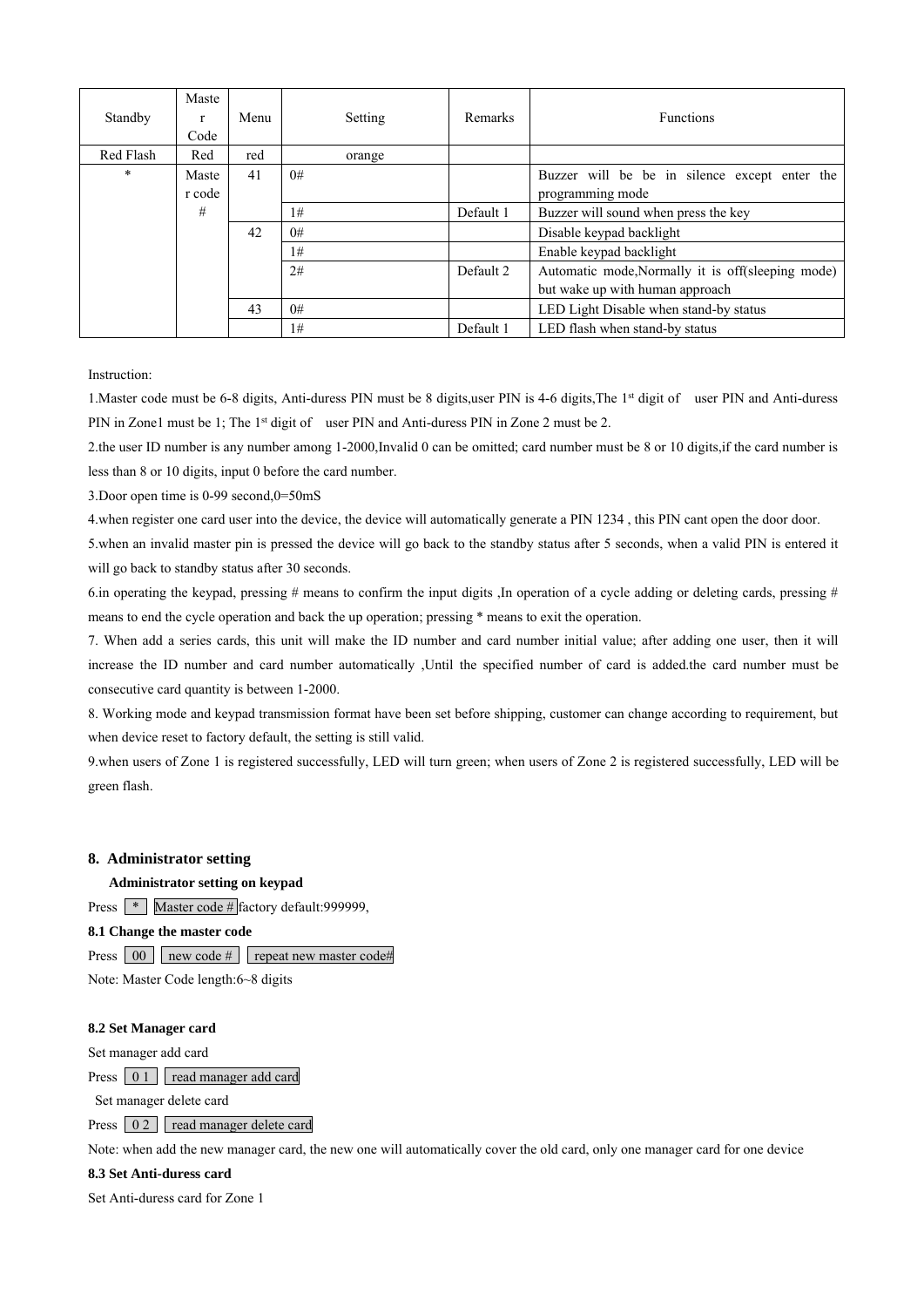Press 03 read anti-duress card (Zone 1)

Set Anti-duress card for Zone 2

Press  $\boxed{04}$  read anti-duress card (Zone 2)

Note: when add the new anti-duress card, the new one will automatically cover the old card, only one anti-duress card for one device

### 8.4 **Set Anti-duress PIN**

Set Anti-duress PIN for Zone 1

Press 05 8-digit duress PIN#(Zone 1)

Set Anti-duress card for Zone 2

Press 06 8-digit duress PIN#(Zone 2)

Note: 1.the 1<sup>st</sup> digit must be 1 for Zone 1

2.the 1<sup>st</sup> digit must be 2 for Zone 2

3. when set the new anti-duress PIN, the new one will automatically cover the old anti-duress PIN, only one anti-duress PIN for one device

#### **8.5 Delete all users**

Press  $07 \ 0000 \#$ 

Note: both zone 1 and zone 2 will be deleted. This is a dangerous option, so use with care.

### **8.6 Set administer open lock**

Set administer open Lock 1 Press  $51$ Set administer open Lock 2 Press 52

#### **8.7 Users setting for Zone 1**

8.7.1 read card to add user Press  $11$  read card # read card ...  $\#$ 8.7.2 use ID Number and read card to add user Press  $\boxed{11}$  ID number # read card ... ID number # read card ...  $\boxed{\#}$ 8.7.3 use card number Press  $\boxed{11}$  card number  $\#$  ... card number  $\#$  ...  $\boxed{\#}$ 

Note: 1.Card number must be 8 or 10 digits, if the card number is less than 8 or 10 digits, input 0 before the card number

2. Automatically increases, the user ID will be generated by the machine automatically, the range is  $1 \sim 2000$ , and automatically search from 1 to 2000

8.7.4 Use ID number and card number to add user

Press 11 ID number #  $8$ -digits card number # ... ID number # 8-digits card number # ...  $\boxed{\#}$ 

Note:1.ID number is 1~4 digits, the range is 1~2000, 1,01,001,0001, all these mean ID number 1.

2.add card user will generate one "1234 "PIN, this PIN cant open door, only for user modify PIN

8.7.5 use ID number and PIN to add user

Press  $\boxed{11}$  ID number#PIN # ... ID number#PIN# ... #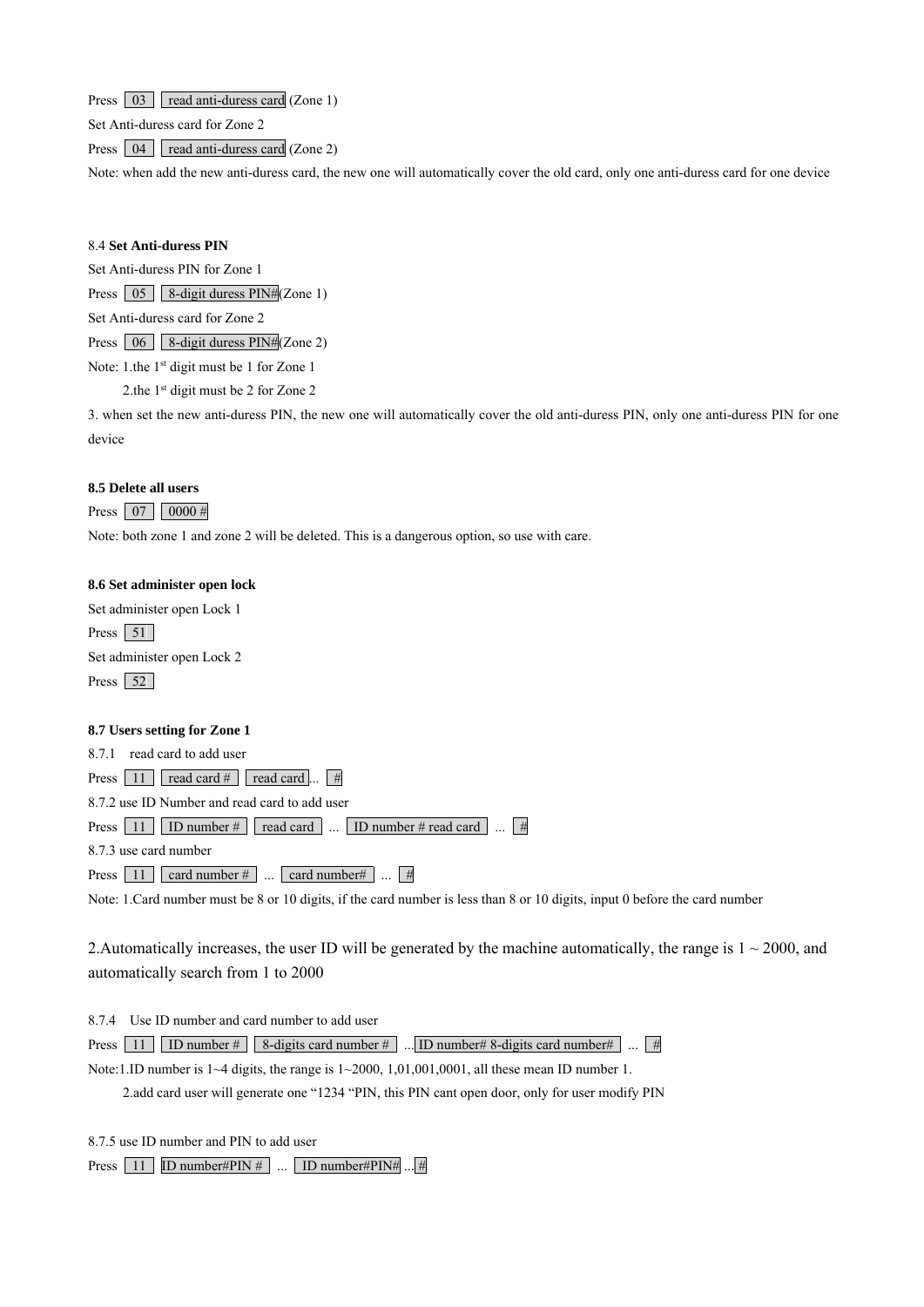Note: this fit PIN user, pin is irrelevant with card, the PIN is any 4-6 digits,1st digits must be 1 for Zone 1 with the exception of 1234 which is reserved.

### **8.8 Delete user**

8.8.1 read card to delete user Press  $12$  read card read card ... # 8.8.2 use ID number to delete user Press  $\boxed{12}$  ID number # ID number # ...  $\boxed{\#}$ 8.8.3 use card number to delete user Press  $\boxed{12}$  card number # card number # ...  $\boxed{4}$ 8.8.4 delete all users Press  $07 \ 0000 \ #$ Note: both zone 1 and zone 2 will be deleted.

# **8.9 Set opening door mode:**

8.9.1 Entry is by card only

Press  $\boxed{13}$   $\boxed{0}$  #

8.9.2 Entry is by card and PIN together

Press  $13 \mid 1 \mid 1$ 8.9.3 Entry is by card or PIN (factory default)

Press  $13 \mid 2 \mid 4$ 

### **8.10 set door relay time**

Press 14  $0~99$  #

Note: 0~99 is to set the door delay time 0-99 seconds, factory default is 5 seconds

### **8.11 Set Relay mode**

Relay setting -pulse mode

Press  $15 \mid 0 \mid #$ 

Every time a valid card/tag read or PIN input, the relay will operate,

for the pre-set relay pulse time. (Factory default setting)

Relay setting-Toggle mode

Press  $15 \mid 1 \mid #$ 

Every time a valid card/tag read or PIN input, the relay changes state, which will not turn back until read card/tag or input PIN again

### **8.12 Set opening door by multi cards**

Press  $\boxed{16}$  card quantity  $\boxed{\#}$ 

Note: the door will be opened only after reading all the valid multi cards up to the card quantity setting. It is only for card entry mode(Factory default setting :1)

**8.13 Add a series consecutive cards users**

Press 17 ID number  $\#$  card number  $\#$  card quantity  $\#$ 

Note: the card number must be consecutive card quantity is between  $1 \sim 20000$ ; card number is 10 digits or 8 digits

### **8.14 User setting for Zone 2**

The method is the same with Zone 1, corresponding menu should be 21,22,23,24,25,26,27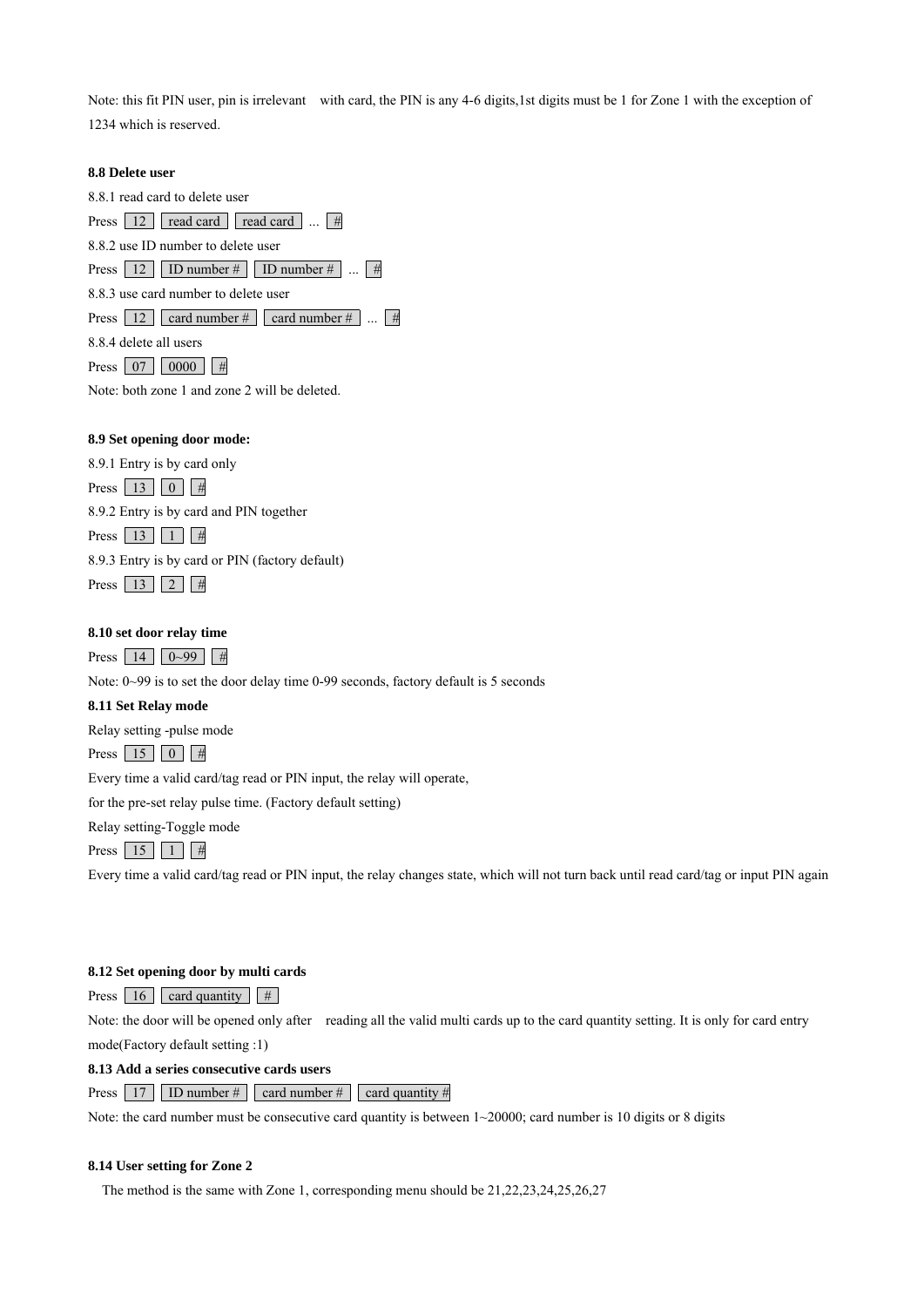### **8.15 system setting**

8.15.1 To set facility code

Press  $30 \ 0 \sim 15 \ #$ 

Note: code should be 0~15, factory default setting :0

8.15.2 Wiegang Reader

Press  $31 \mid 0 \mid #$ 

8.15.3 standalone for single door(Factory default setting) Press  $31 \mid 1 \mid #$ 

8.15.4 Standalone for two doors

Press  $31$   $2 \mid #$ 

8.15.5 With external reader for two doors

Press  $31 \overline{)3 \overline{) \#}}$ 

| 8.15.6 Two units interlocked for two doors |  |
|--------------------------------------------|--|
|--------------------------------------------|--|

Press 31 4  $\#$ 

8.15.7 Anti-passback for Single door

Press  $31 \mid 5 \mid 4$ 

8.15.8 Anti-passback for two doors

Press 31 6  $\#$ 

# **8.16 To set wiegang format**

Press 32 26 34 37 #

Note: factory default setting :26

# **8.17 setting keypad transmission format**

Press 33  $0-2$  #

Note: keypad transmission format is 0 1 2, factory default is 0; when device reset to factory default, the setting is still valid.

# **8.18 Setting alarm time**

Press 34  $1~-3$  #

Note: 1. factory default is 1 minute

2. when device reset to factory default, the setting is still valid.

# **8.19 setting safe mode**

8.19.1 normal mode (factory default)

Press  $35 \mid 0 \mid #$ 

8.19.2 dead mode

Press  $35 \mid 1 \mid #$ 

If read invalid card or input wrong PIN 10 times in 10 minutes, system will be dead for 10 mins

8.19.3 alarm mode Press  $35 \mid 2 \mid 4$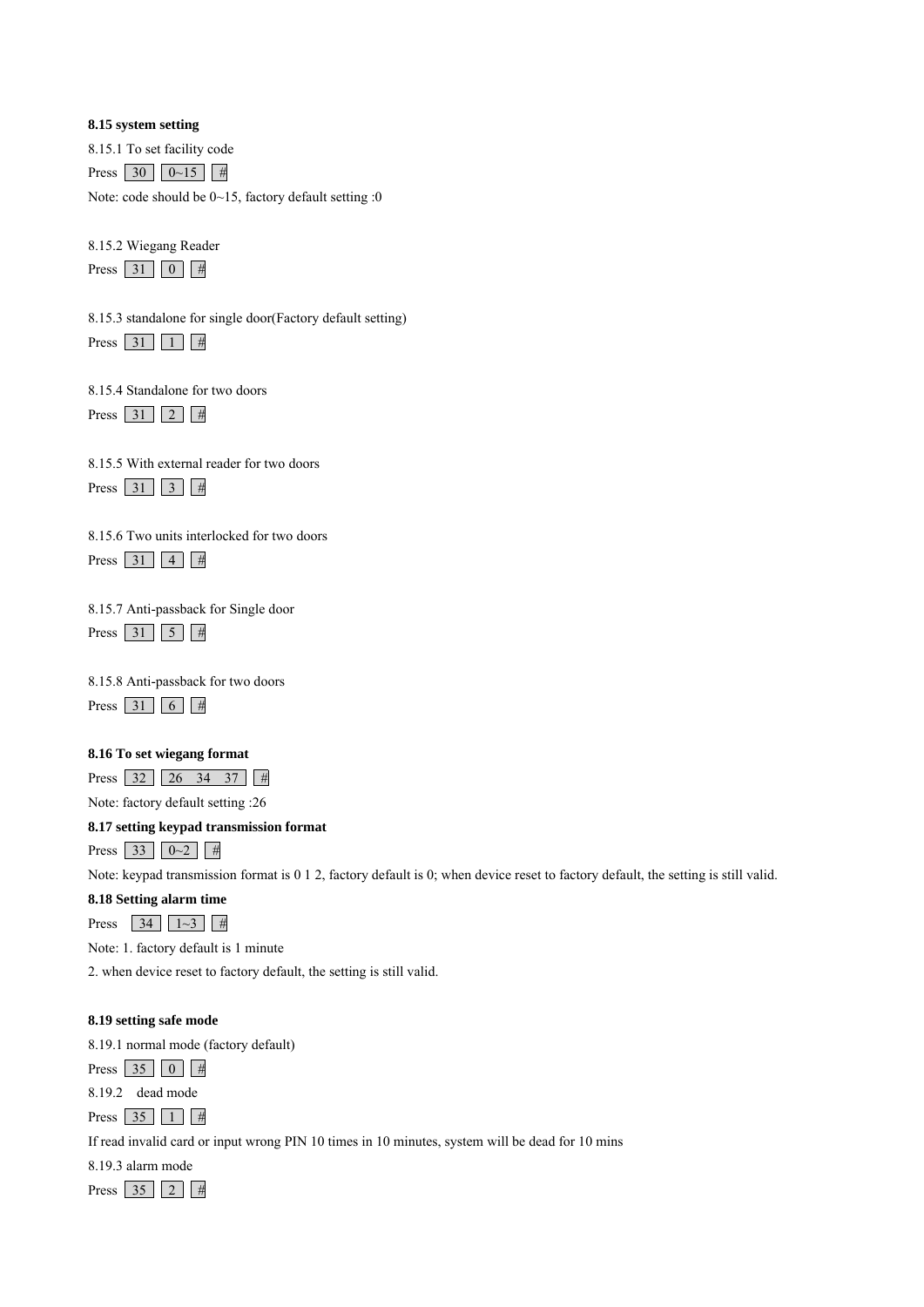if read invalid card or input wrong PIN 10 times in 10 minutes, external alarm and built-in buzzer will work.

| 8.20 user optional setting                                                   |
|------------------------------------------------------------------------------|
| setting keypad tone OFF or ON<br>8.20.1                                      |
| Press 41   0   #                                                             |
| The device will be in silence except enter the programming mode              |
| Press $41$   1<br>$\frac{1}{2}$                                              |
| The device will give the voice when press the keys (Factory default setting) |
| 8. 20.2 setting keypad backlight                                             |
| Disable keypad backlight                                                     |
| Press $\begin{array}{ c c c c c } \hline 42 & 0 \\ \hline \end{array}$<br>#  |
| Enable keypad backlight                                                      |
| Press $\vert 42 \vert \vert 1 \vert$<br>#                                    |
| Automatic mode (factory default setting)                                     |
| Press $ 42 $<br>2<br>#                                                       |
| Normally it is off(sleeping mode) but wake up with human approach            |
| 8.20.3 setting LED light (stand-by status)                                   |
| Disable LED light                                                            |
| Press $ 43 $<br>$\overline{0}$<br>#                                          |
| Flash LED light (factory default setting)                                    |
| Press  <br>43<br>#                                                           |

**Manager card operation**

### **8.21 add user for Zone1**

Read Manager Add Card, read user cards continuously, read Manager Add card again.

#### **8.22 delete user for Zone 1**

Read Manager Delete Card, read user cards continuously, read Manager Delete card again.

### **9 User Operation**

- 9.1 Entry by card mode,Set multi cards to open door when card quantity is 1 Read user card, lock will be unlocked
- 9.2 Entry by card mode,Set multi cards to open door when card quantity is 2-10
	- Read these cards one by one, present each card in 5 seconds, lock will be unlocked
- 9.3 Entry by card and PIN
	- Present card, then press PIN(4 to 6 digits ), #, lock will be unlocked
- 9.4 Entry by card or PIN mode

Present card, lock will be unlocked

Or Press PIN(4 to 6 digits),  $\#$ , lock will be unlocked

9.5 Relay mode

Relay setting -pulse mode

every time a valid card/tag read or PIN input, the relay will operate, for the pre-set relay pulse time.

Relay setting-Toggle mode

Every time a valid card/tag read or PIN input, the relay changes state, which will not turn back until read card/tag or input PIN again

9.6 Modifyuser PIN (no need enter programming mode)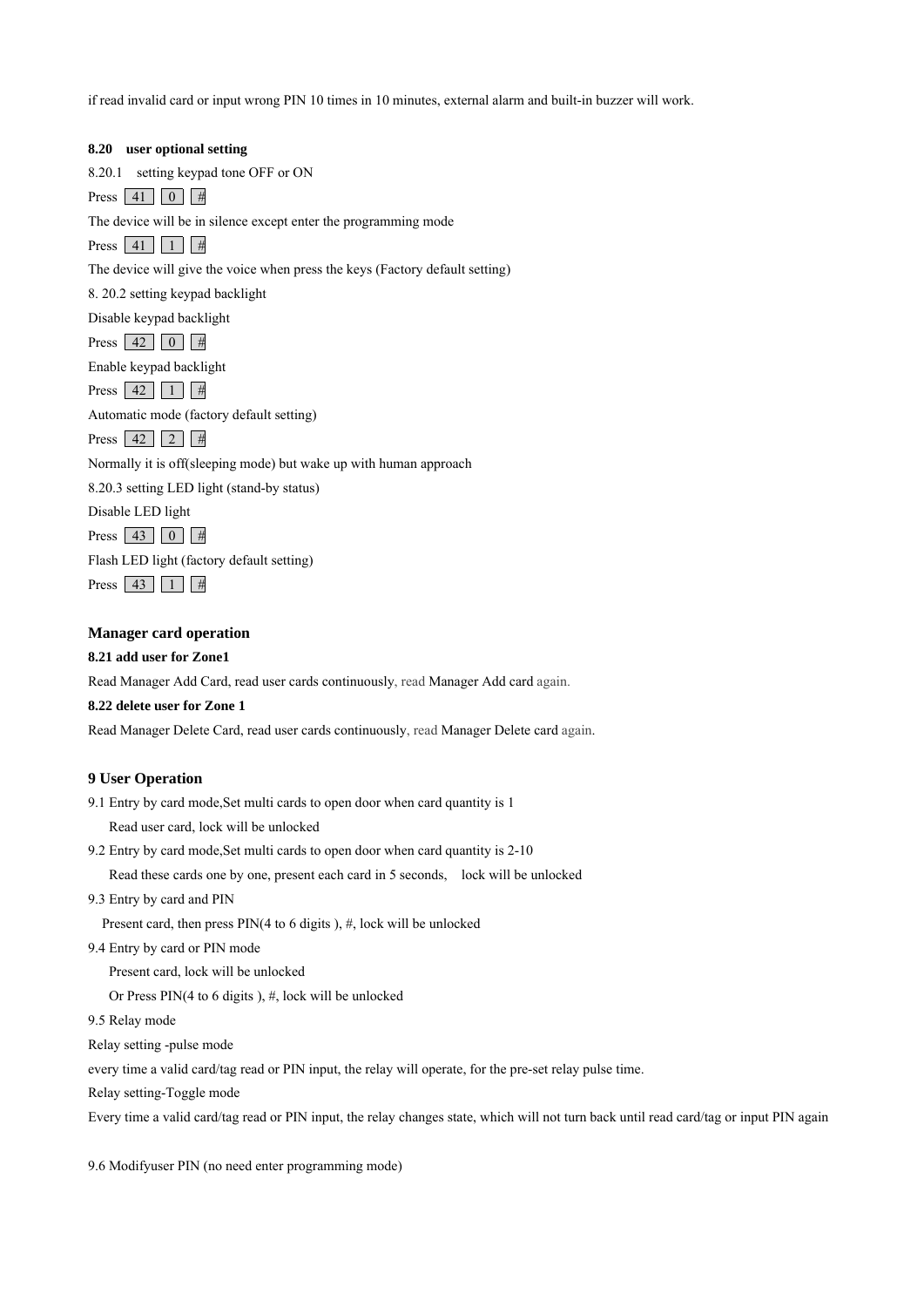\*, read user card, press old PIN,  $#$ , new PIN  $#$  new PIN  $#$ 

Or \*, press ID number # old PIN# new PIN # new PIN #

Notice: user who dont have user card must get ID number and origin PIN from Admin, Zone 1 users PIN must start with 1, Zone 2 users PIN must start with 2.

#### **10 Alarm function**

10.1 Anti-tamper alarm

if the device is disassembled illegally, the buzzer and the external alarm will operate.

10.2 Door contact alarm

When connect with door contact, if the door is opened illegally, the buzzer and the external alarm will operate.

### 10.3 The Anti-duress alarm

When read zone 1 anti-duress card/input 8-digit anti duress PIN or zone 2 anti-duress card/input 8-digit anti duress PIN, then press #, The corresponding lock will open, at the same time, the external alarm witll operate,but the device buzzer will not operate.

#### 10.4 remove alarm

read valid user card, manager card or input master code, then alarm will be removed. If no any operation, alarm will be removed automatically after 1 min.

#### **11 Multi working mode:**

There are 7 working mode with this device.

- 1.Wiegand Reader
- 2.Standalone for single door
- 3.standalone for two doors
- 4.with external reader for two doors
- 5.two units interlocked for two doors

6.Anti-passback for single door

7.Anti-passback for two door

The factory default is Standalone for single door (we can change the default model according to customer order). User can modify the working mode, when the device reset to factory default,the setting is still valid.

### **11.1 Wiegand Reader mode**

In this mode, the access control works as reader,connected with the common access controller, it has following function.

Modify master pin Set facility code Set the card transmission format Set the keypad transmission format Set optional setting Anti-Tamper alarm

When LED level is low,indicator light(LED) will turn into green, after 30 seconds or LED level rising, LED will back to normal. When BZ level is low, the buzzer will beep, after 30 seconds or BZ level rising, the buzzer will back to normal. When it used as the reader, both card number and keypad transmits in Wiegang format,the output data are shown by the low level of DO&D1 wire: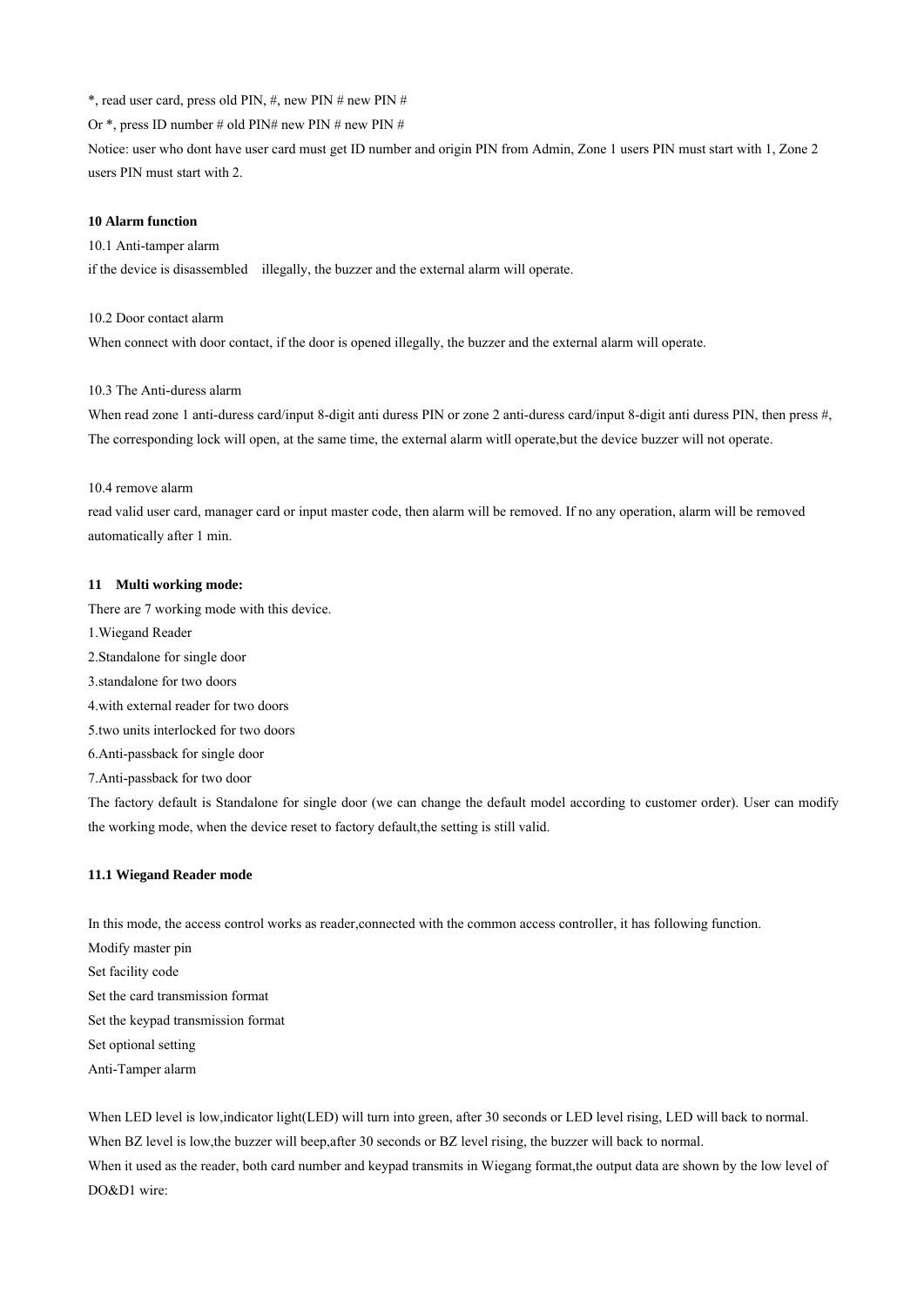D0:low level means 0,green wire

D1:Low level means 1,white wire

The Pulse width of low level is 100uS,bit period is 1.6mS

The digits of card number can be set to 26-37 bit, should be matched with the controller.(Factory default is 26Bit) Keypad transmission can be set in the following 3 modes(modes can be set by user)

## **Model 0**: Virtual card number

The reader will transmit the PIN data when it receives the last key(#) press after PIN code Format: Decimal card number with 10 digits, Facility code(1st~4th digit)+PIN Code(5th-10th digit) Facility code is any digits between 0~15,PIN code is 4~6 digits Example:facility code :15 PIN code:9999 Press 9999 #, then output format will be: 0015009999 PIN code: 999999 Press 999999#,then output format will be 0015999999

### **Model 1: 4 Bit**

The output data is provided in following format after every key is pressed:

| key            | Output in hex  | Output in Binary |
|----------------|----------------|------------------|
| $\mathbf{0}$   | $\mathbf{0}$   | 0000             |
| 1              | 1              | 0001             |
| $\overline{c}$ | $\overline{2}$ | 0010             |
| 3              | 3              | 0011             |
| 4              | 4              | 0100             |
| 5              | 5              | 0101             |
| 6              | 6              | 0110             |
| 7              | 7              | 0111             |
| 8              | 8              | 1000             |
| 9              | 9              | 1001             |
| $\star$        | A              | 1010             |
| #              | B              | 1011             |

### **Model 2: 8 Bit**

The output data is transmitted in following format after every key is pressed:

| key | Output in hex  | Output in Binary |
|-----|----------------|------------------|
|     |                | 11110000         |
|     |                | 11100001         |
|     | $\mathfrak{D}$ | 11010010         |
| 3   | 3              | 11000011         |
|     |                | 10110100         |
|     |                | 10100101         |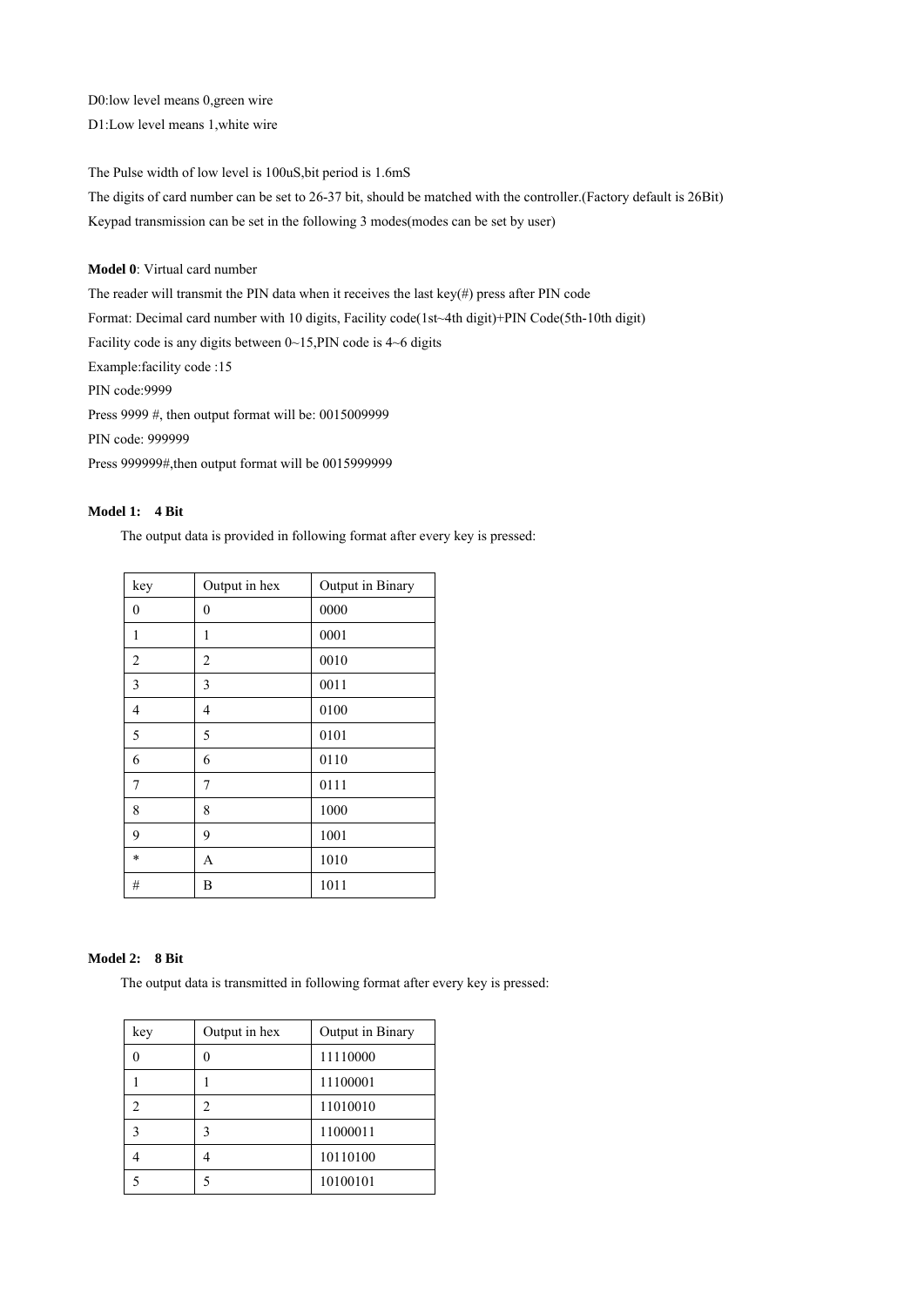|        | 6 | 10010110 |  |
|--------|---|----------|--|
|        |   | 10000111 |  |
| 8      | 8 | 01111000 |  |
|        | 9 | 01101001 |  |
| $\ast$ | А | 01011010 |  |
| #      | B | 01001011 |  |

#### **11.2 Standalone for single door**

In this mode, the device supports connecting external card reader for exiting door. The users of Zone 1 or external can open the door by valid card or PIN.

#### **11.3 Standalone for two doors**

In this mode, users are for controlling two doors. Read valid card or input PIN of Zone 1 on this unit, door 1 will be opened; reading valid card or input PIN of Zone 2 on this unit, door 2 will be opened. Remark: the common card for Zone 1 and Zone 2 can only open door 1.

## **11.4 With external reader for two doors**

In this mode, this unit is for entering door 1,and external reader is for entering door 2.

Read valid card or input of Zone 1 on the machine, door 1 will open; read valid card or input PIN of Zone 2 on external reader, door 2 will open.

Remark: the common card for Zone 1 and Zone 2 can open door 1 on this unit, and open door 2 on external reader.

### **11.5 Two units interlocked for two doors**

The interlock function is mainly used in banks ,prisons,and other places where a higher level security is required. When and only door 2 closed, read valid card / input PIN on this machine, door 1 will open; when and only door 1 closed, read valid

card/input PIN on external reader, door 2 will open.

Remark: The valid card /PIN is only for users of Zone 1,users of zone 2 are invalid.

### **11.6 Anti-passback for Single door**

In this mode, this unit install outside is for entering door, external reader inside for exiting door, the users can only enter door when read valid card on the machine, and exit from the inside external reader. If without the entering record from the machine, the users can not exit from the inside reader, also the Users can't enter in twice without the first exit record. Remark: this is only for card users of Zone 1,PIN users of Zone 1 an all users of Zone 1 are invalid.

### **11.7 Anti-passback for two doors**

In this mode, this unit on door 1 is anti-passback master unit, and external reader on door 2 aa the anti-passback auxiliary unit.then they build up a two doors anti-passback system,which is normally used for parking lot.

The users can only enter door 1 when read valid card on this unit, and exit from door 2 when read valid card on external reader. If without the entering record from door 1, the users can not exit from the door 2, also the users can't enter in twice without the first exit record.

Remark, this is only for card users of Zone 1,PIN users of Zone 1 and all users of Zone 2 are invalid.

#### **12** diagram **for 7 working mode**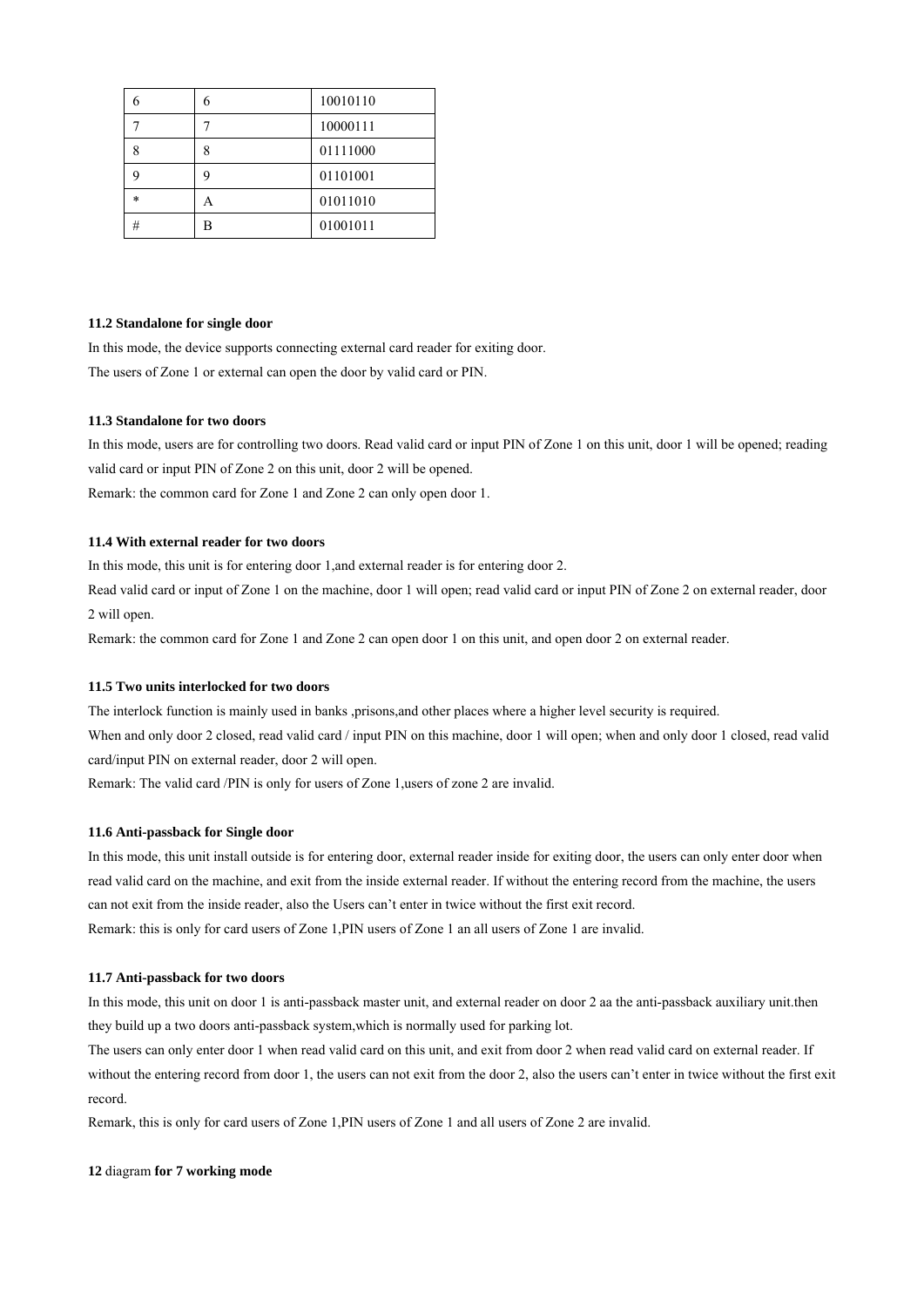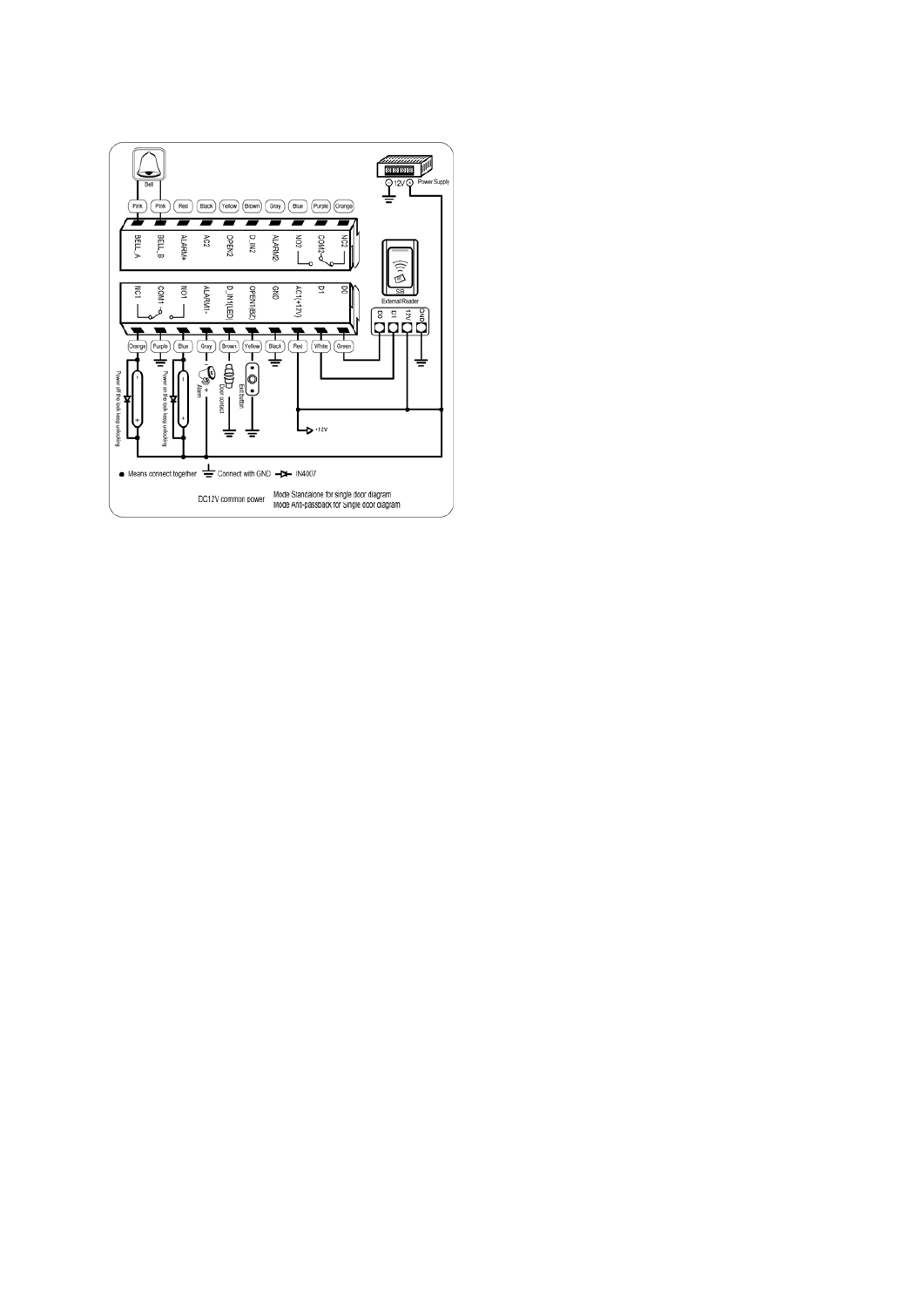

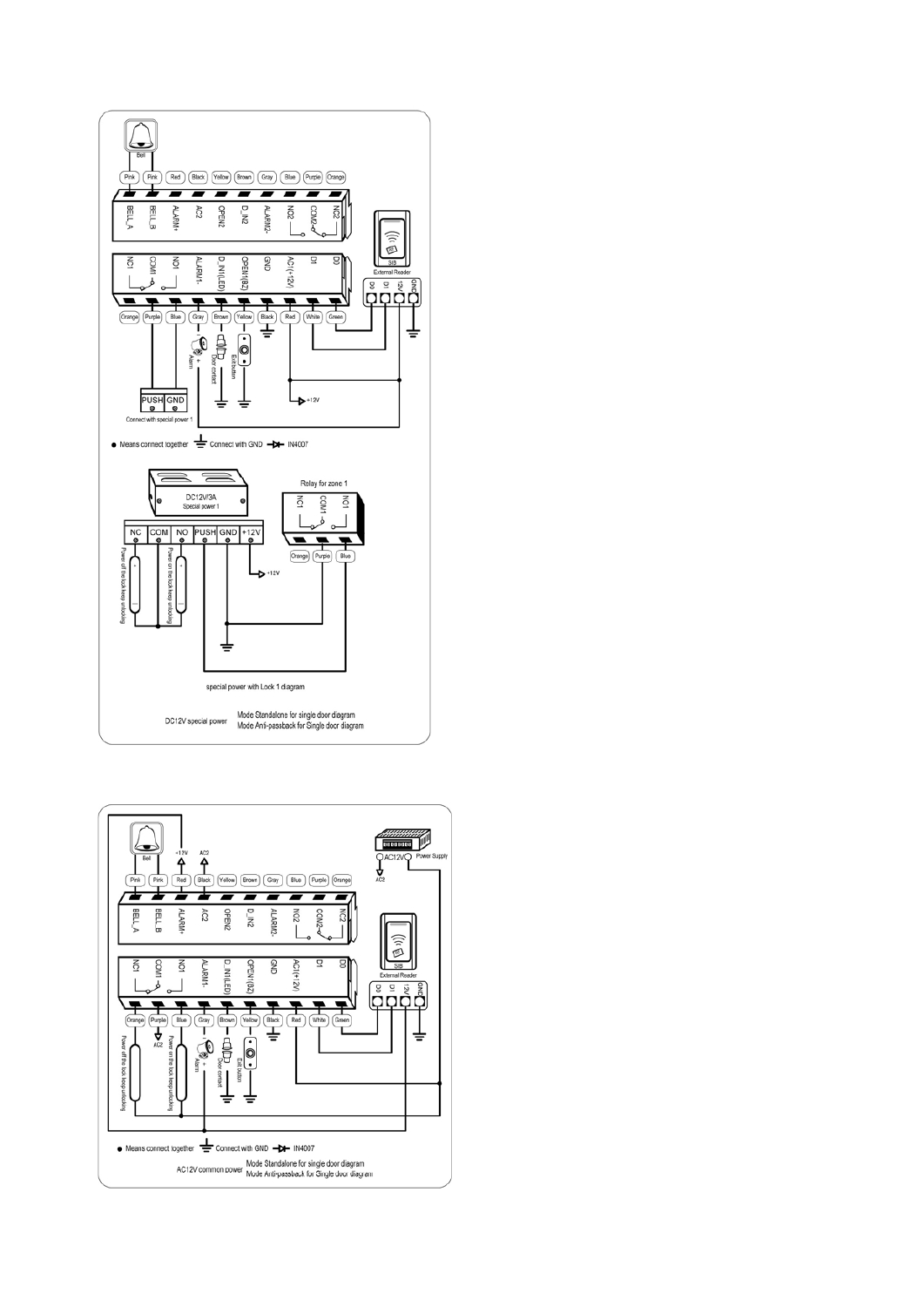

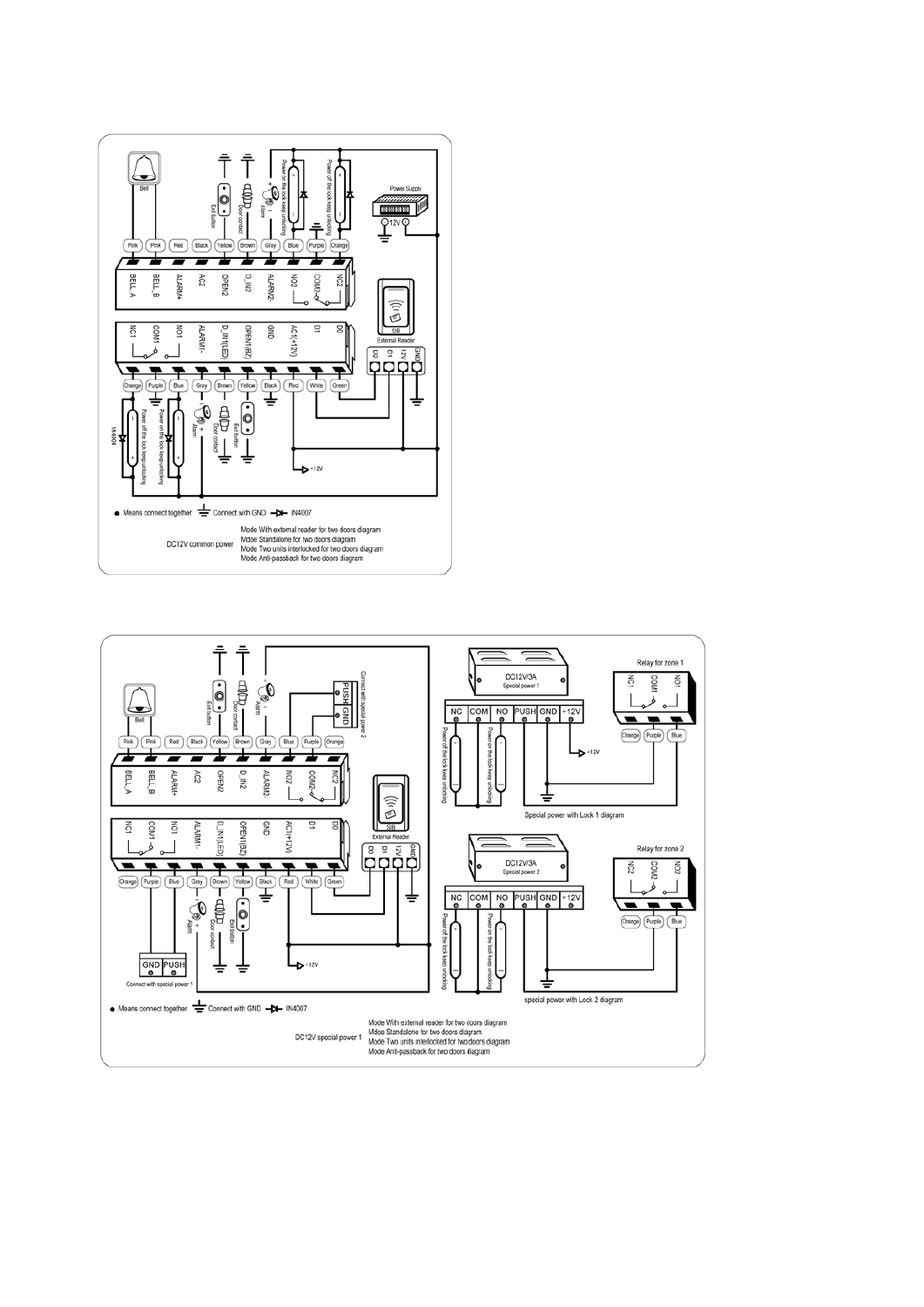

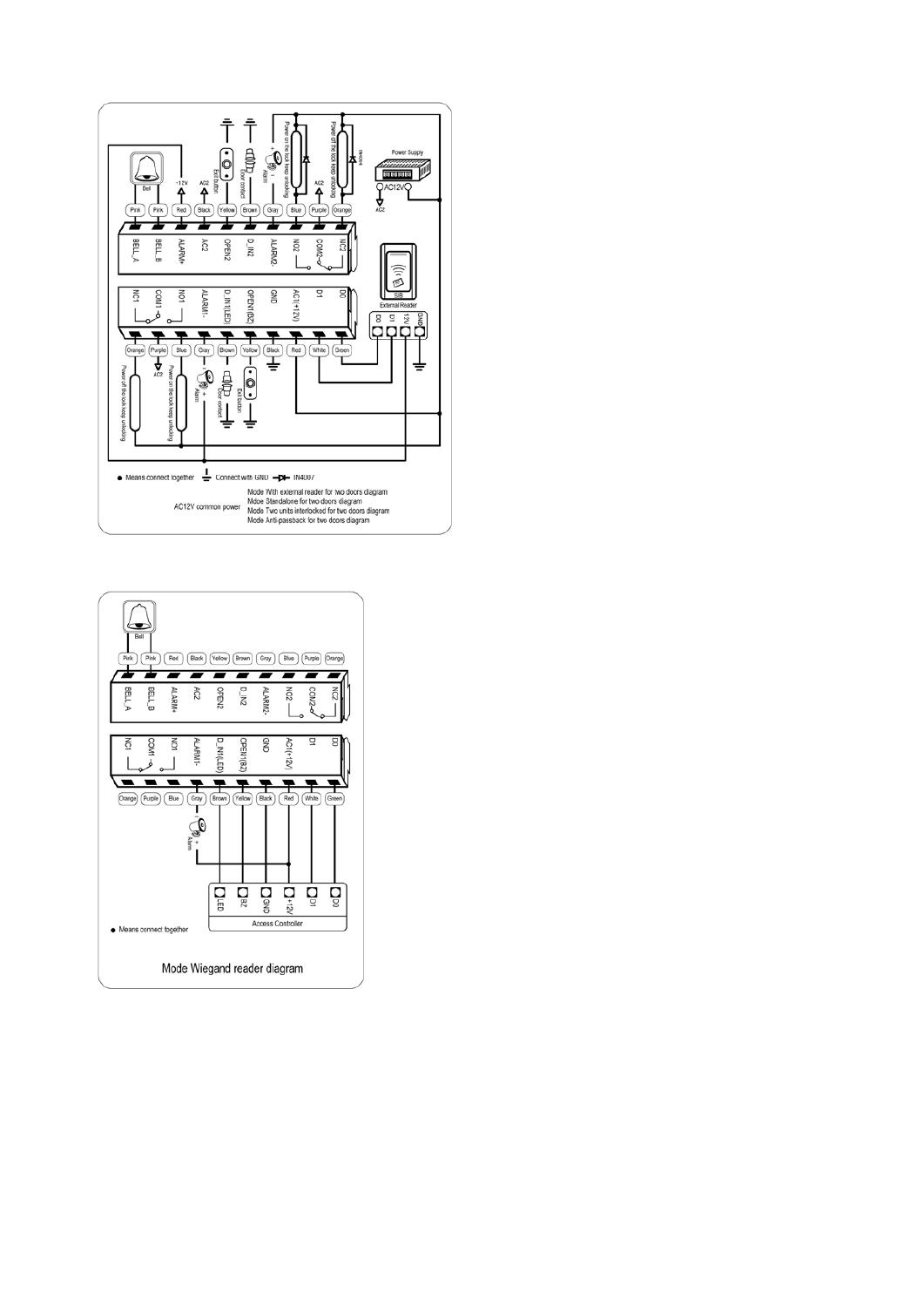## **13 Instance Operations**

13.1 Modify master code as 201200

press  $*$  9999999  $\pm$  00 201100  $\pm$  201100  $\pm$ .

13.2 Set Anti-duress PIN of Zone 1 as 12012000

press  $*$  201100  $#$  0 5 12012000  $#$ .

13.3 add last 8 digit card number as 00967865 and 86998736 user of Zone 1

Press  $*$  201100  $\pm$  11 00967865  $\pm$  86998736  $\pm$ 

13.4 add first 10 digit card number as 0098786500 and 8699873600 user of Zone2

- Press  $*$  201100  $\pm$  21 0098786500  $\pm$  8699873600  $\pm$
- 13.5 add ID user 006, PIN 201200, Zone 2 user

press  $*$  201100  $\#$  21 6# 201200 #.

13.6 set open mode of Zone 1 as card+PIN

press  $*$  201100 # 13 1 #

13.7 rapid increase consecutive numbers 1000 cards (start with 00987865 ID is 005)

press  $*$  201100  $\#$  17 05# 00987865 # 1000  $\#$ .

13.8 set working mode as reader mode

press  $*$  201100 # 31 0 # .

13.9 set card output format as WG34

press  $*$  201100 # 32 34 #

13.10 set master open lock 1

press  $*$  201100 # 51.

### **14 Simple Troubleshooting**

| Code           | Fault                             | <b>Fault Cause</b>                                       | Solutions                                                                                                                                              |  |
|----------------|-----------------------------------|----------------------------------------------------------|--------------------------------------------------------------------------------------------------------------------------------------------------------|--|
| -1             | Close Read range                  | Quality of card                                          | Use original card                                                                                                                                      |  |
| $\overline{2}$ | Problem in PIN<br>setting         | 1. PIN is not standard<br>2. Set Password at reader mode | 1 first number of PIN should be 1 or 2, match with Area number<br>2.PIN shouldn't be 1234<br>3. PIN is 4 to 6 digits<br>4.don't set PIN at reader mode |  |
| 3              | PIN can't open<br>door            | 1 use PIN 1234<br>2 entry mode setting                   | 1.1234 is original PIN, can't open the door, should be modified as<br>other PIN<br>2. set open mode as entry by card or PIN.                           |  |
| $\overline{4}$ | Alarms at normal<br>condition     | While installation,<br>light leak<br>under bottom        | While installation, device should closed to the wall                                                                                                   |  |
| 5              |                                   |                                                          |                                                                                                                                                        |  |
| 6              | No responds<br>after card reading | Units are not in ready mode                              | Press * key, light flash, units back to ready mode                                                                                                     |  |
| $\tau$         | Keypad light is<br>not bright     | Mode of keypad light setting is<br>wrong                 | 1.set keypad light as shine or auto<br>2. under auto mode, light shine after press keypad, delay 30<br>seconds                                         |  |
| 8              | Can't enter<br>master mode        | Forget master code                                       | Reset to Factory Default, master code will be 999999,<br>only<br>installer data is restored, user data will not be affected                            |  |

### **15 To Reset to Factory Default**

- a. Disconnect power from the unit
- b. Press and hold # key whilst powering the unit back up
- c. On hearing two "Di" release # key, system is now back factory settings